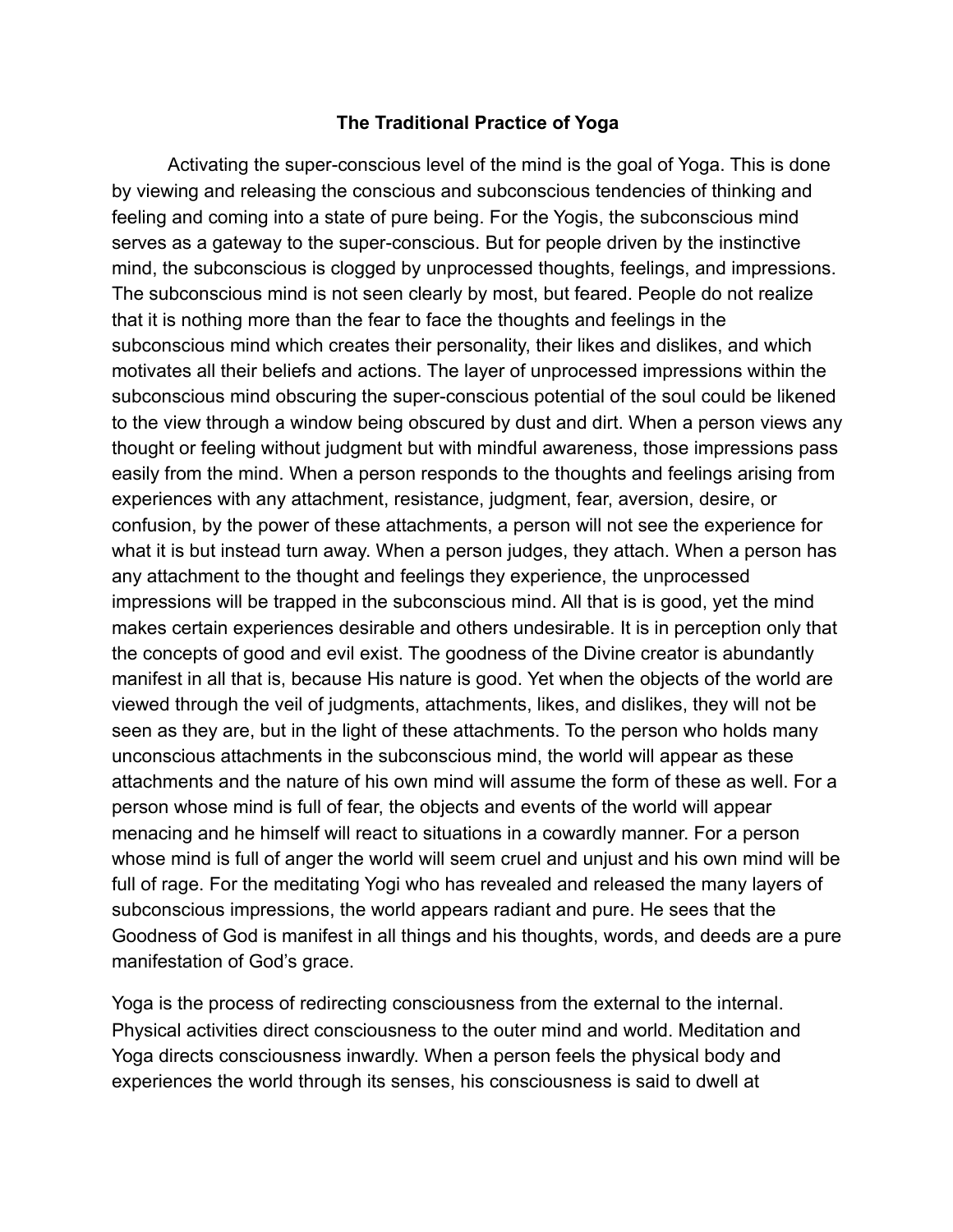muulaadhaara. When a person detaches from the physical form and enters into the realm of feeling and thought, then the consciousness begins to ascend through the chakras. When a person rises beyond the level of duality and experiences himself to dwell in all things throughout the universe, consciousness is said to be in the Sahasrara chakra at the crown of the head. Yoga is the process of bringing awareness from the physical level of things to the highest, and subtlest spiritual level of being. This is changing one's focus, not changing how things are in the world, but only how they are perceived by the Yogi. Like a person changes the focus on a pair of binoculars to see an object that is closer or further away, the Yogi attunes his awareness away from the physical body and the material realm, to the body of pure golden light which dwell in heaven and is United with the Formless source of all that is. The Yogi knows that heaven and hell are not eternal destinations for the soul upon death, but realms of being which people choose to encounter as their souls desire in life.

## **Eight Limbs of Yoga**

Asana

Modern teachers of Yoga have placed a great emphasis on the physical practice of aasanas or Yoga postures, but the traditional Yoga texts have all placed a relatively small emphasis on Asana. Though modern practice often reduces Yoga to a series of physical exercises, it is important to remember that in the larger system of Yoga, asana is only one of eight successive steps. Without the two preceding and requisite steps of Yama and Niyama, asana will not yield its results. Also without the 5 following steps (pranayama, pratyahara, dharana, dhyana, and samadhi), asana will not lead to realization.

The quintessential text on Yoga, the Yoga Sutras contains only three lines about aasana which say:

sthira sukham aasanam . "Sit still (steadily) in a comfortable (or easy) position."

prayatna shaitilya anantya samaapattibhyaam . "From (sitting still in a comfortable posture) effort is released and relaxation attained. This causes the practitioner to encounter the infinite."

tataH dvaMdvaaH nabhighaataH . "Then the body is free from dis-ease and decay and impervious to extremes (like heat and cold, pleasure pain etc)."

Traditionally the purpose for aasana practice within the broader practice of Yoga is training the body to sit still without discomfort so that the subsequent practices may be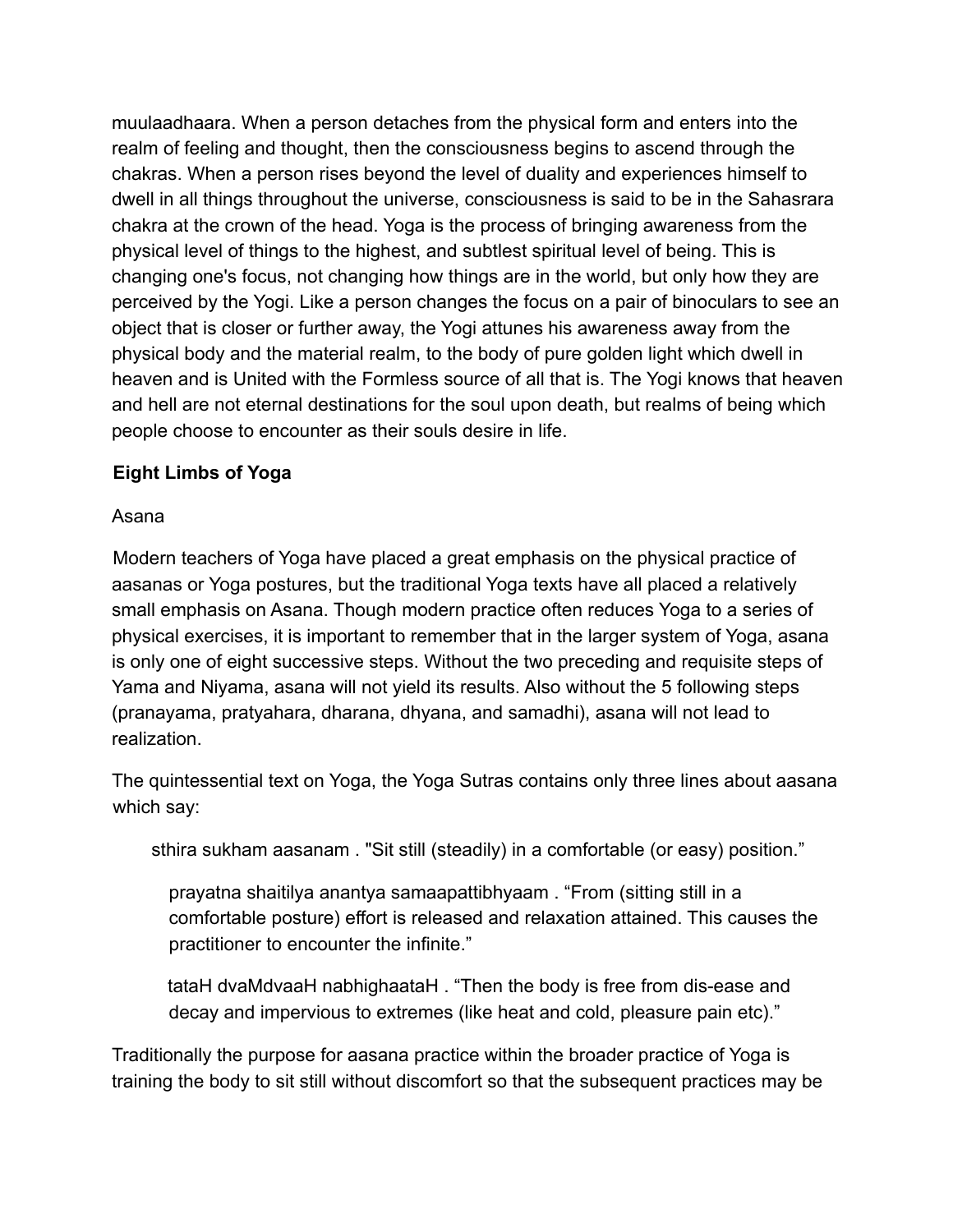conducted without disturbance from the discomfort of the physical body.

In recent times certain healers like Kṛṣṇamācārya have applied the practices of traditional Yoga for the purpose of healing various dis-ease conditions in the body. Ayurveda has used knowledge of Yogasana for healing various dis-eases for centuries. Though the aasana practices of traditional Yoga can be used for healing all manner of dis-ease when their effects on the human body is understood well in the context of the traditional anatomy and physiology of Ayurveda and Yoga, it should be understood that this is not the highest purpose for which the aasanas have been revealed. Most Yoga teachers have not studied Ayurveda or the healing effects of Yoga in depth, and do not have sufficient knowledge to heal dis-ease through Yoga practice. Such knowledge requires years of study and practice to grasp, but in the West, people have not had an appreciation for even the true healing power of aasana, and have not applied themselves to this study. For this reason, most teachers of Yoga will make only the most basic health claims about Asana practice: it calms the mind, eases stress, increases strength and flexibility. These same claims can be made of the modern practice of pilates or nearly any other exercise. In its modern practice, Yoga has been completely stripped of its healing power, not to mention its higher spiritual application. Whereas it may take many years of intense study to truly understand the healing potential of Yogasana, it requires even more effort to learn the spiritual application of the asanas. The study of Yoga as a spiritual science for Self-realization is said to require many lifetimes of study to master.

Yoga is an ancient system released from the higher awareness of the Sages and is capable of healing all dis-eases and more importantly leading human consciousness to Divine realization. These traditional applications are becoming quickly forgotten as a disproportionate emphasis is being placed on the practice of asana and the practice becomes more externalized. Yoga leads to Realization because its practice gives a person control of the instincts of the mind and ego, yet for this to work a person must have a humble attitude and practice Yoga with a spirit of detachment. The practice must be done slowly, carefully, gently, and with mindful awareness. The path of realization requires many years of dedicated and unrewarded practice before it will yield any noticeable results, though healing effects may be experienced much more quickly when asana is practiced in the traditional ways. In the quest for realization, it can be possible to practice for many years without any outer sign of advancement, yet a person must persist in their practice with great faith and discipline.

People in the West have become accustomed to seeking instant gratification, and so it is not surprising that most Yoga practitioners in the West have shied away from the